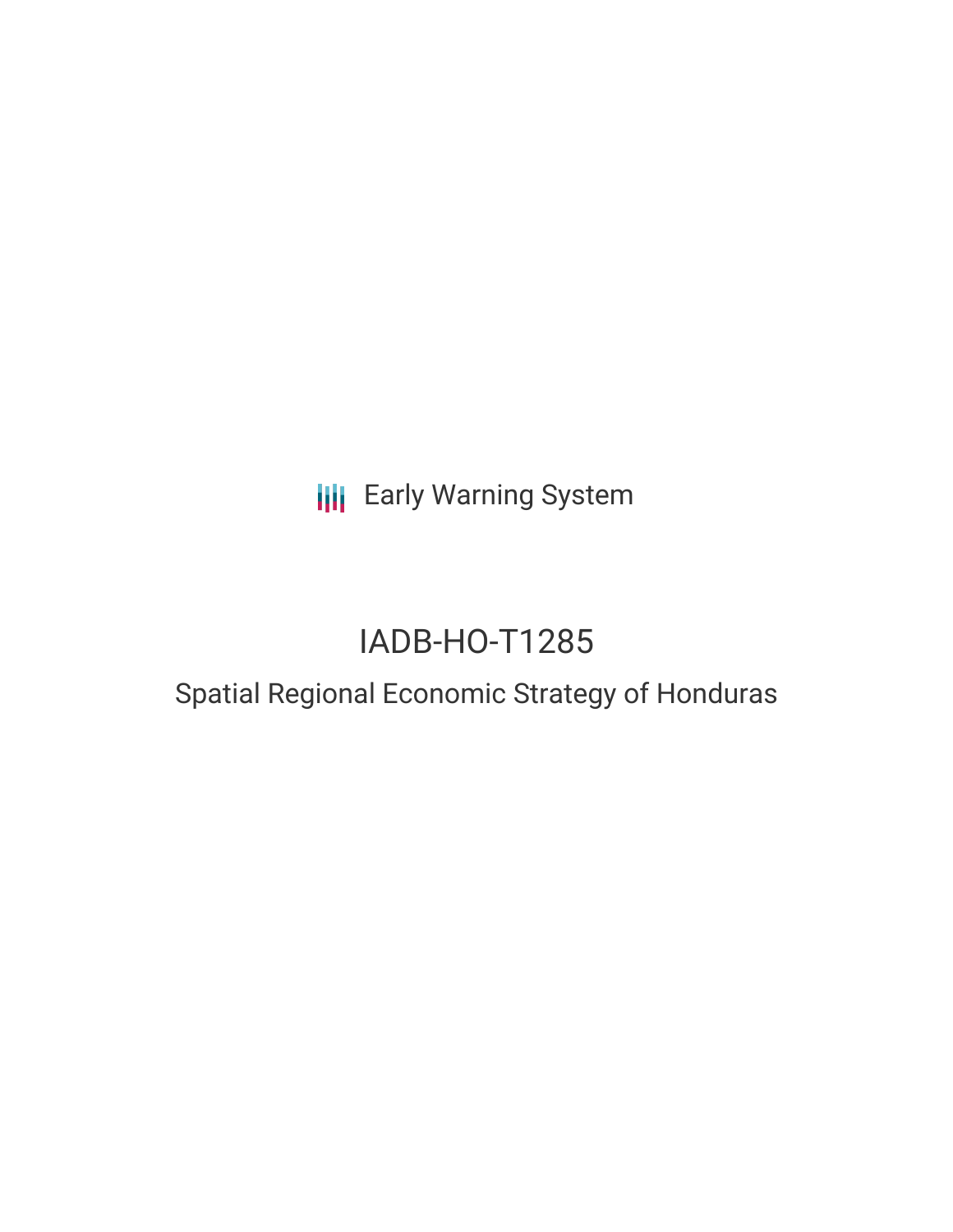

#### **Quick Facts**

| <b>Countries</b>               | Honduras                               |
|--------------------------------|----------------------------------------|
| <b>Financial Institutions</b>  | Inter-American Development Bank (IADB) |
| <b>Status</b>                  | Active                                 |
| <b>Bank Risk Rating</b>        | C                                      |
| <b>Voting Date</b>             | 2017-08-14                             |
| <b>Borrower</b>                | Consultancy                            |
| <b>Sectors</b>                 | Finance, Technical Cooperation         |
| <b>Investment Type(s)</b>      | Grant                                  |
| <b>Investment Amount (USD)</b> | $$0.50$ million                        |
| <b>Project Cost (USD)</b>      | $$0.50$ million                        |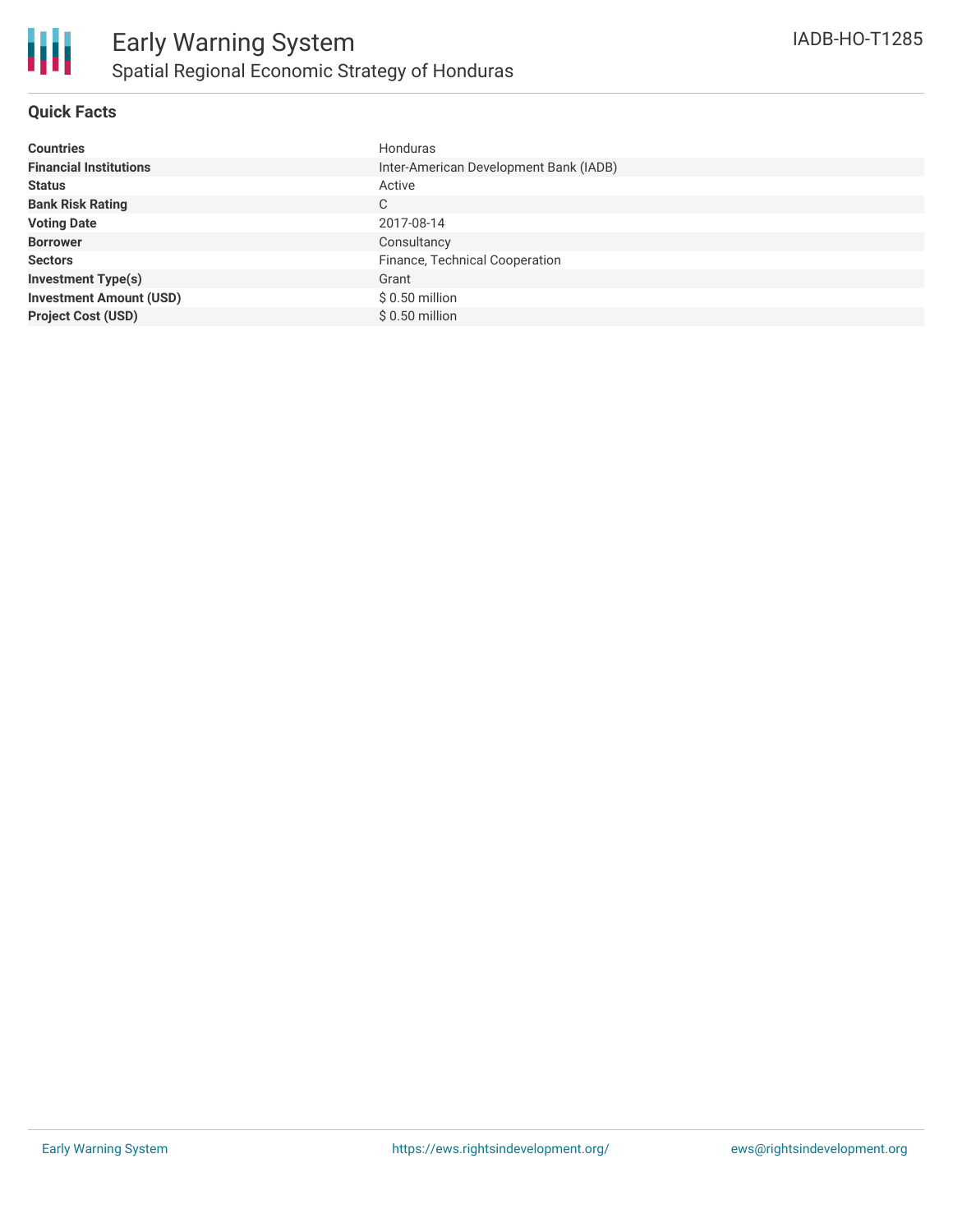

#### **Project Description**

#### IDB: PRIVATE FIRMS AND SME DEVELOPMENT-INTEGRATED REGIONAL/LOCAL ECONOMIC DEVELOPMENT

"The objective of this consultancy is to conduct an in-depth study of Honduras' current productive capacity to help identify areas with greater productive potential through the use of a Regional Spatial Strategy (RSS). The study should identify spatially operative productive structures, as well as the new economic activities of products, goods and services that are linked to the productive chains of greater value. This will allow us to discover the patterns and structures that organize the production of the territories, in order to sophisticate and add value to current economic activities and increase the productivity of resources."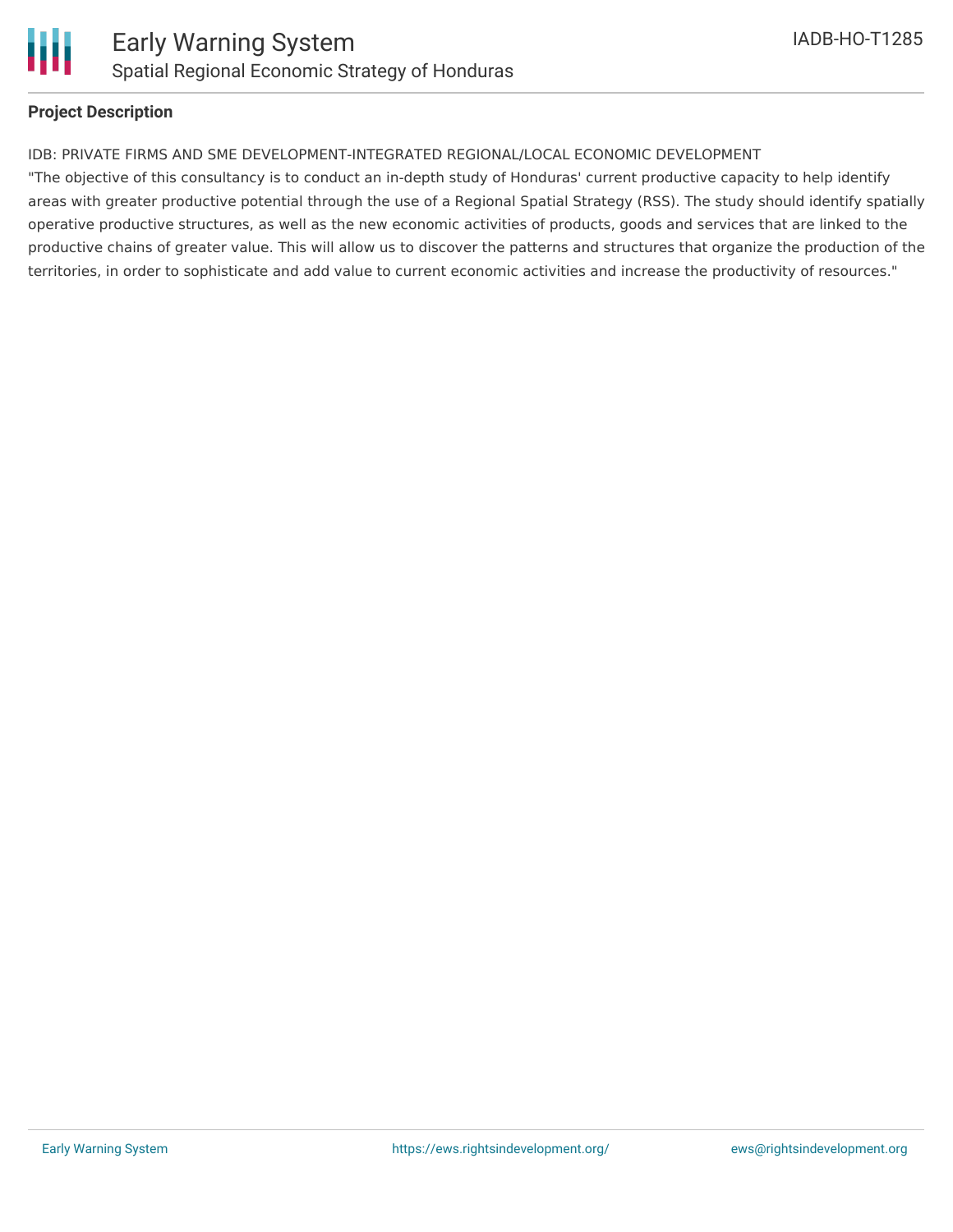

## **Investment Description**

• Inter-American Development Bank (IADB)